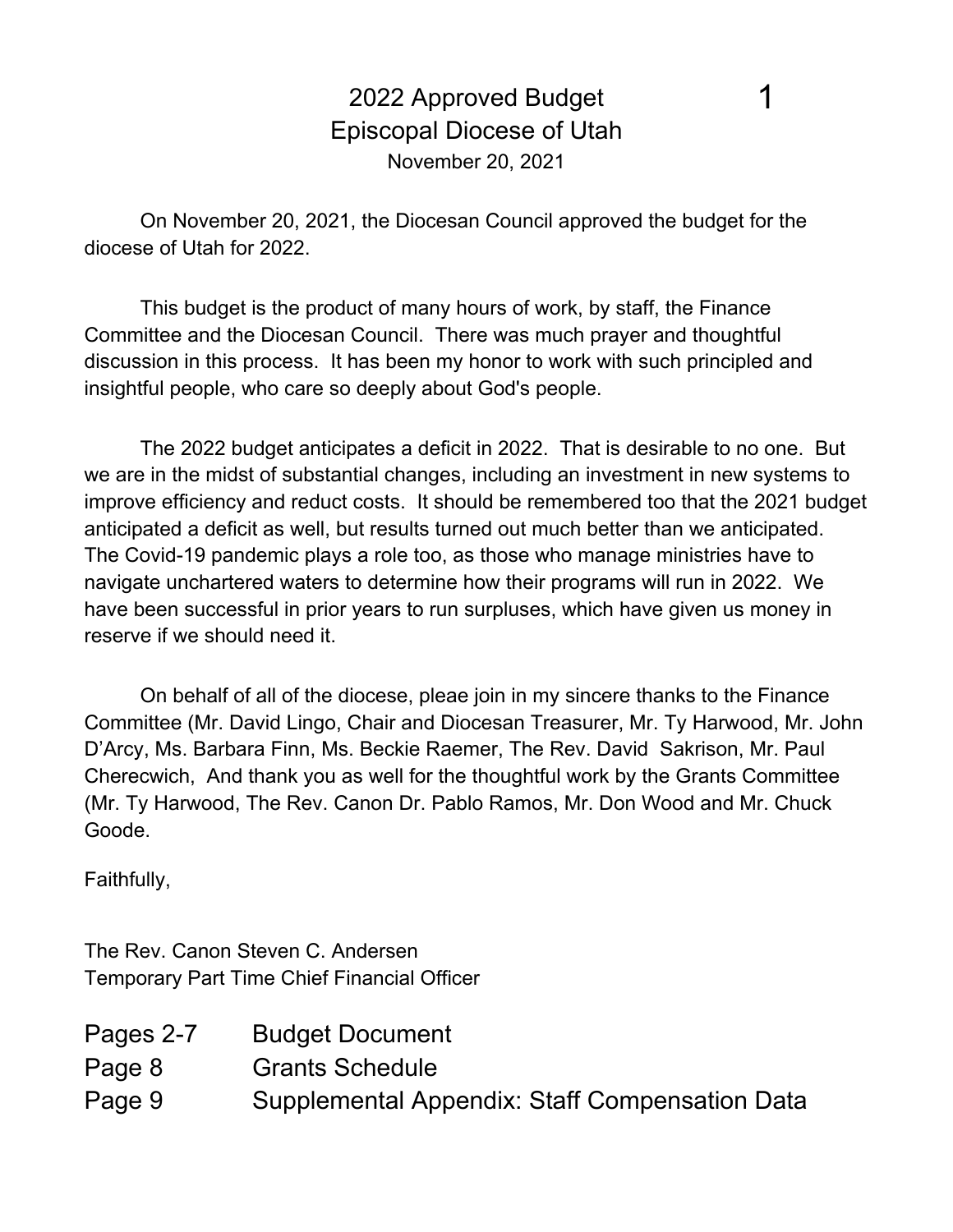

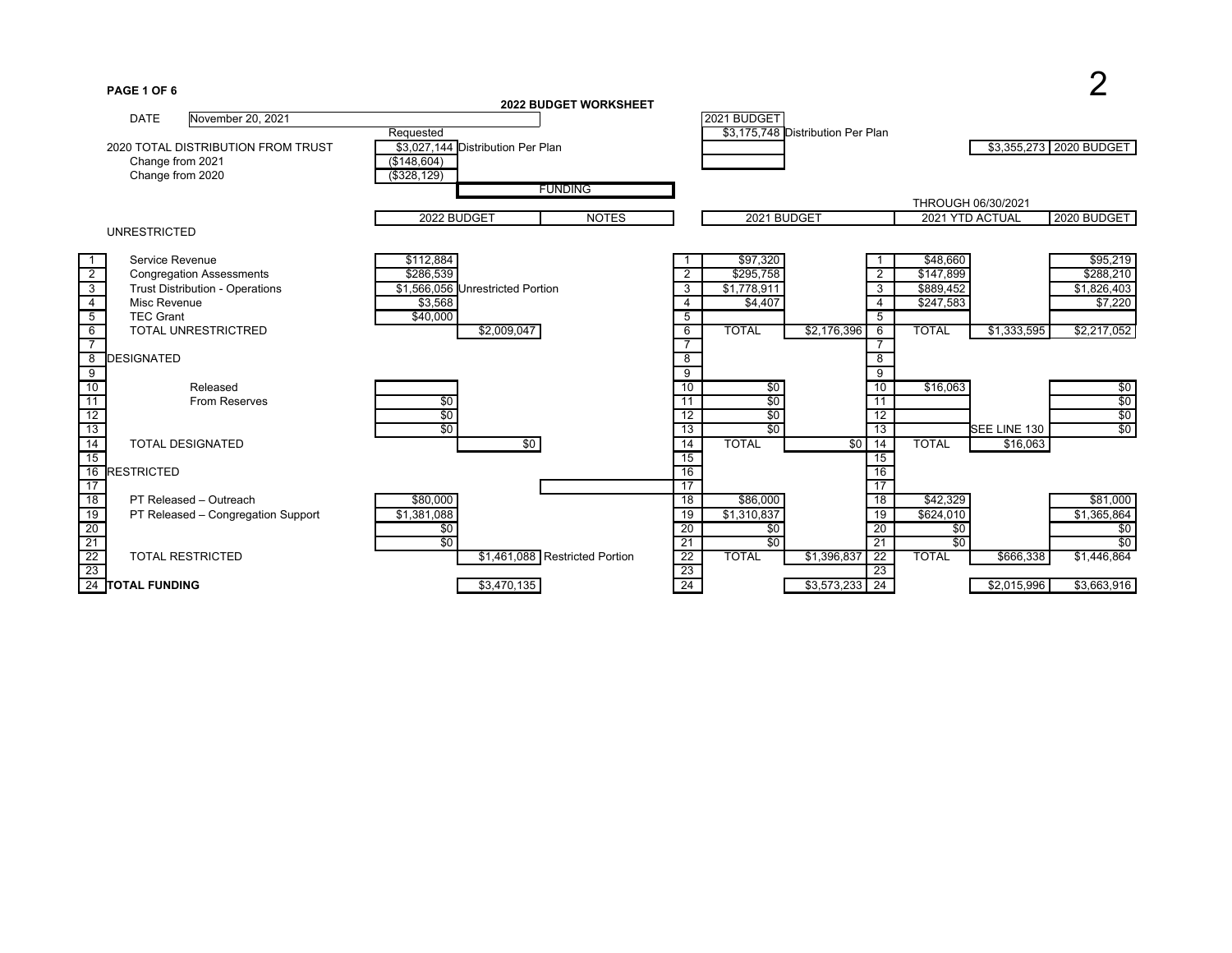| 25              | PAGE 2 OF 6                         |                 |                 | $\overline{25}$ |                 |           | $\overline{25}$ |                    |           |                 |
|-----------------|-------------------------------------|-----------------|-----------------|-----------------|-----------------|-----------|-----------------|--------------------|-----------|-----------------|
| 26              |                                     |                 | <b>EXPENSES</b> | 26              |                 |           | 26              | THROUGH 06/30/2021 |           |                 |
| $\overline{27}$ |                                     | 2022 BUDGET     |                 | $\overline{27}$ | 2021 BUDGET     |           | $\overline{27}$ | 2021 YTD ACTUAL    |           | 2020 BUDGET     |
| 28              | <b>OUTREACH</b>                     |                 |                 | 28              |                 |           | $\overline{28}$ |                    |           |                 |
|                 |                                     |                 |                 | 29              |                 |           | $\overline{29}$ |                    |           |                 |
| $\frac{29}{30}$ | Youth Impact                        | \$5,000         |                 | $\overline{30}$ | \$6,000         |           | 30              |                    |           | \$0             |
| $\overline{31}$ | Sudanese/Refuge Assistance          | $\overline{30}$ |                 | $\overline{31}$ | $\overline{50}$ |           | 31              |                    |           | \$5,000         |
| $\overline{32}$ | <b>Episcopal Community Services</b> | \$75,000        |                 | 32              | \$80,000        |           | $\overline{32}$ | \$42,329           |           | \$75,000        |
| 33              | <b>Pride Festival Support</b>       | $\overline{50}$ |                 | 33              | $\overline{50}$ |           | 33              | \$0                |           | \$1,000         |
| 34              | Social Justice                      | \$0             |                 | 34              | $\overline{50}$ |           | $\overline{34}$ |                    |           | \$0             |
| 35              | <b>TOTAL OUTREACH</b>               | \$80,000        |                 | 35              | <b>TOTAL</b>    | \$86,000  | 35              | <b>TOTAL</b>       | \$42,329  | \$81,000        |
| 36              |                                     |                 |                 | 36              |                 |           | 36              |                    |           |                 |
| 37              | <b>GOVERNANCE - WIDER CHURCH</b>    |                 |                 | $\overline{37}$ |                 |           | $\overline{37}$ |                    |           |                 |
| 38              |                                     |                 |                 | 38              |                 |           | 38              |                    |           |                 |
| $\overline{39}$ | Lambeth                             | \$1,335         |                 | $\overline{39}$ | \$1,335         |           | $\overline{39}$ | \$668              |           | \$1,335         |
| 40              | <b>TEC Assessment</b>               | \$311,205       |                 | 40              | \$318,238       |           | 40              | \$159,119          |           | \$343,032       |
| 41              | <b>General Convention</b>           | \$20,187        |                 | 41              | \$20,187        |           | 41              | \$10,094           |           | \$23,868        |
| 42              | Other TEC                           | \$15,500        |                 | 42              | \$15,500        |           | 42              | \$3,697            |           | \$13,050        |
| 43              | Province 8                          | \$7,751         |                 | 43              | \$8,494         |           | 43              | \$4,247            |           | \$8,494         |
| 44              | Diocesan Convention                 | \$10,750        |                 | 44              | \$10,750        |           | 44              |                    |           | \$10,750        |
| 45              | <b>Bishop Search</b>                | \$15.000        |                 | 45              | \$15,000        |           | 45              | \$7,500            |           | \$15,000        |
| 46              | <b>EYE Triennial</b>                | \$3,050         |                 | 46              | \$3,050         |           | 46              | \$1,525            |           | \$6,100         |
| 47              | Cuba Clergy Pension Support         | $\overline{50}$ |                 | 47              | \$10,000        |           | $\overline{47}$ | \$10,000           |           | \$10,000        |
| $\overline{48}$ | Diocesan Council                    | \$5,500         |                 | 48              | \$5,500         |           | 48              | \$1,022            |           | \$5,500         |
| 49              | <b>Standing Committee</b>           | \$6,000         |                 | 49              | \$6,000         |           | 49              | \$1,749            |           | \$6,000         |
| 50              | <b>Finance Committee</b>            | \$1,700         |                 | 50              | \$1,700         |           | 50              |                    |           | \$1,700         |
| $\overline{51}$ | <b>Other Committees</b>             | \$600           |                 | 51              | \$600           |           | 51              |                    |           | \$600           |
| 52              |                                     | $\overline{50}$ |                 | 52              | $\overline{50}$ |           | $\overline{52}$ |                    |           | $\overline{50}$ |
| 53              | TOTAL GOVERNANCE - WIDER CHURCH     | \$398,578       |                 | 53              | <b>TOTAL</b>    | \$416,354 | 53              | <b>TOTAL</b>       | \$199,620 | \$445,429       |
| 54              |                                     |                 |                 | 54              |                 |           | 54              |                    |           |                 |
| 55              | <b>DIOCESAN FACILITIES</b>          |                 |                 | 55              |                 |           | 55              |                    |           |                 |
| 56              | See Separate Schedule               | \$160,150       |                 | 56              | \$162,050       |           | 56              |                    |           | \$176,570       |
| 57              | <b>TOTAL DIOCESAN FACILITIES</b>    | \$160,150       |                 | 57              | <b>TOTAL</b>    | \$162,050 | $\overline{57}$ | <b>TOTAL</b>       | \$69,166  | \$176,570       |
| 58              |                                     |                 |                 | 58              |                 |           | 58              |                    |           |                 |
| 59              |                                     |                 |                 | 59              |                 |           | 59              |                    |           |                 |
| $\overline{60}$ |                                     |                 |                 | $\overline{60}$ |                 |           | $\overline{60}$ |                    |           |                 |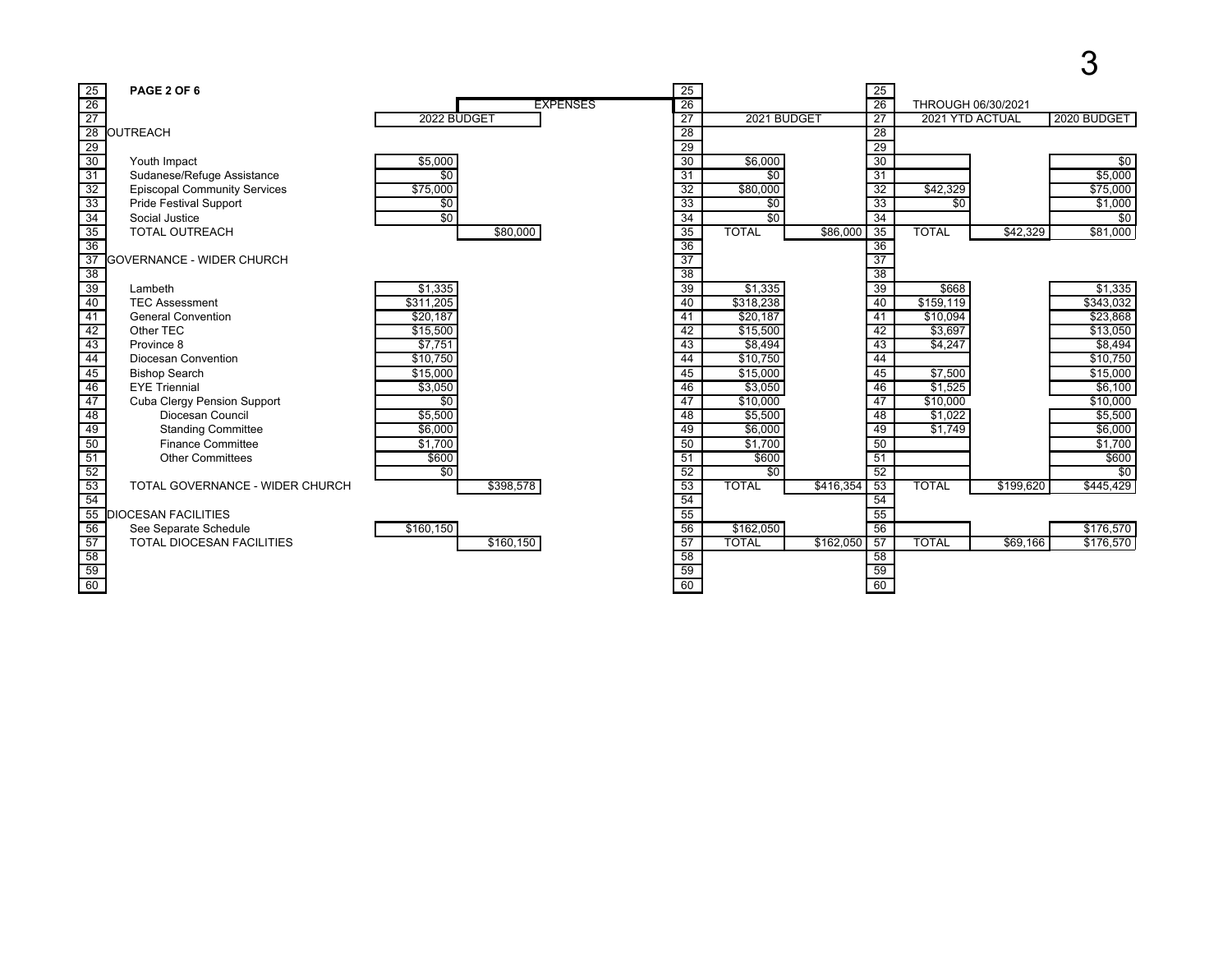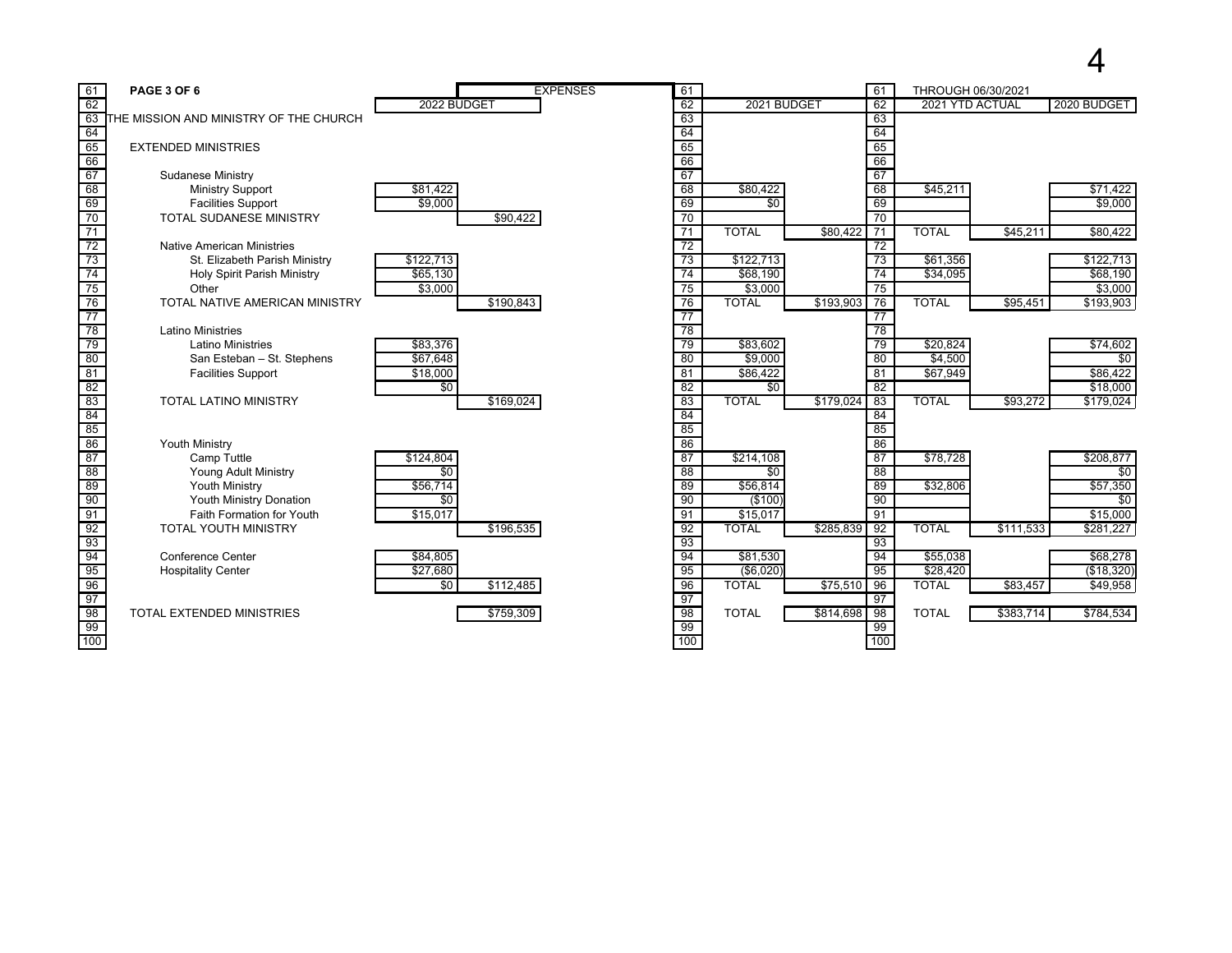| 101<br><b>EXPENSES</b><br>101<br>PAGE 4 OF 6<br>101<br>THROUGH 06/30/2021<br>102<br>2022 BUDGET<br>102<br>2021 BUDGET<br>2021 YTD ACTUAL<br>2020 BUDGET<br>102<br>103<br>103<br>103<br>Ministry Support and Development<br>104<br><b>Direct Parish Support</b><br>104<br>\$426,916<br>\$213,458<br>\$427,627<br>\$390,995<br>104<br>105<br>\$6,000<br>105<br>\$6,000<br>105<br>\$6,000<br>Church Owned Property Taxes<br><b>Small Building Repairs</b><br>\$0<br>106<br>\$0<br>106<br>\$0<br>106<br>107<br>$\overline{50}$<br>\$0<br>107<br>$\overline{30}$<br>107<br><b>Clergy Moving Expenses</b><br>108<br>\$5,000<br>$\overline{108}$<br>\$5,000<br>\$5,000<br><b>Travel From/To Parishes</b><br>108<br>\$356<br>109<br>109<br>Real Estate Expenses (PJ)<br>$\overline{50}$<br>$\overline{50}$<br>109<br>$\overline{50}$<br>110<br>$\overline{50}$<br>$\overline{50}$<br>110<br>\$0<br>New Initiatives<br>110<br>111<br>\$2,000<br>\$2,000<br>111<br>(\$2,362)<br>\$2,000<br>Other Congregation Support<br>111<br>$\overline{112}$<br>Diaconal Ministry Support<br>\$1,000<br>112<br>\$200<br>112<br>\$500<br>$\overline{113}$<br>113<br>\$533,844<br>\$554,900<br>113<br>\$260,856<br>\$540,217<br><b>Health Insurance</b><br>114<br>$\boxed{114}$<br>$\overline{30}$<br>\$0<br>\$0<br>114<br>115<br>115<br>\$12,383<br>\$7,691<br>\$12,951<br>115<br>\$5,720<br><b>Continuing Education</b><br>116<br>\$2,700<br>Sabbatical Leave Expense<br>116<br>$\overline{50}$<br>\$0<br>116<br>$\overline{50}$<br>$\overline{117}$<br>\$0<br>117<br>\$0<br>117<br>118<br>\$15,000<br>118<br>\$15,000<br>\$7,500<br>\$15,000<br>Carolyn Tanner Irish Mission Fund<br>118<br>$\frac{119}{120}$<br>\$3,723<br>\$9,727<br><b>Tuttle School</b><br>$\overline{119}$<br>119<br>\$6,230<br>\$10,000<br>120<br>Trainings: Church Worker, Anti-Racism<br>$\overline{50}$<br>120<br>\$0<br>\$0<br>$\frac{1}{121}$<br>$\overline{$11,100}$<br>121<br>\$11.100<br>$\overline{$11,100}$<br>121<br>\$1,924<br>COM, BACAM, Etc<br>$\overline{122}$<br>122<br>122<br>Ministry of the Laity<br>$\overline{50}$<br>$\overline{50}$<br>$\overline{50}$<br>123<br>$\overline{50}$<br>$\overline{50}$<br>123<br>$\overline{50}$<br>123<br>Retired Clergy Gatherings<br>$\overline{124}$<br>\$7,500<br>124<br>\$7,500<br>124<br>\$7,500<br><b>Clergy Conference</b><br>125<br>Diocesan Historian<br>125<br>\$1,700<br>125<br>$\overline{$77}$<br>\$1,300<br>\$1,300<br>126<br>126<br>\$1,000<br>\$1,500<br>\$1,500<br>126<br>\$1,500<br>Stewardship<br>$\overline{127}$<br>$\overline{127}$<br>127<br>$\overline{50}$<br>$\overline{50}$<br>$\overline{50}$<br>Congregational Development<br>128<br>\$3,250<br><b>EFM</b><br>128<br>\$3,250<br>128<br>\$875<br>\$3,250<br>129<br>129<br>\$6,000<br>129<br>\$6,000<br>Prof Congregation Audits<br>\$6,000<br>130<br>150th Anniversary Events<br>130<br>130<br>SEE LINE 013<br>$\overline{50}$<br>\$0<br>\$0<br>131<br>\$0<br>\$0<br>131<br>$($ \$2,303)<br>131<br><b>Unreimbursed Clergy Costs</b><br>(\$4,440)<br>$\overline{132}$<br>$\overline{50}$<br>$\overline{50}$<br>132<br>132<br>$\overline{50}$<br>133<br>$\overline{50}$<br>$\overline{50}$<br>$\overline{50}$<br>133<br>133<br>134<br>$\overline{134}$<br>$\overline{134}$<br>135<br>135<br>\$1,043,085<br>135<br>\$1,049,377<br>\$1,016,959<br><b>TOTAL</b><br><b>TOTAL</b><br>\$491,193<br>TOTAL MINISTRY SUPPORT & DEVELOPMENT<br>136<br>136<br>136<br>137<br>137<br>\$893,993<br>\$982,923<br>137<br>\$427.226<br>\$909,705<br>Office of the Bishop, Diocesan Staff<br>138<br>138<br>138 |  |  |  |  |  |  |
|--------------------------------------------------------------------------------------------------------------------------------------------------------------------------------------------------------------------------------------------------------------------------------------------------------------------------------------------------------------------------------------------------------------------------------------------------------------------------------------------------------------------------------------------------------------------------------------------------------------------------------------------------------------------------------------------------------------------------------------------------------------------------------------------------------------------------------------------------------------------------------------------------------------------------------------------------------------------------------------------------------------------------------------------------------------------------------------------------------------------------------------------------------------------------------------------------------------------------------------------------------------------------------------------------------------------------------------------------------------------------------------------------------------------------------------------------------------------------------------------------------------------------------------------------------------------------------------------------------------------------------------------------------------------------------------------------------------------------------------------------------------------------------------------------------------------------------------------------------------------------------------------------------------------------------------------------------------------------------------------------------------------------------------------------------------------------------------------------------------------------------------------------------------------------------------------------------------------------------------------------------------------------------------------------------------------------------------------------------------------------------------------------------------------------------------------------------------------------------------------------------------------------------------------------------------------------------------------------------------------------------------------------------------------------------------------------------------------------------------------------------------------------------------------------------------------------------------------------------------------------------------------------------------------------------------------------------------------------------------------------------------------------------------------------------------------------------------------------------------------------------------------------------------------------------------------------------------------------------------------------------------------------------------------------------------------------------------------------------------------------------------------------------------------------------------------------------------------------------------------------------------------------------------------------------------------------------|--|--|--|--|--|--|
|                                                                                                                                                                                                                                                                                                                                                                                                                                                                                                                                                                                                                                                                                                                                                                                                                                                                                                                                                                                                                                                                                                                                                                                                                                                                                                                                                                                                                                                                                                                                                                                                                                                                                                                                                                                                                                                                                                                                                                                                                                                                                                                                                                                                                                                                                                                                                                                                                                                                                                                                                                                                                                                                                                                                                                                                                                                                                                                                                                                                                                                                                                                                                                                                                                                                                                                                                                                                                                                                                                                                                                                |  |  |  |  |  |  |
|                                                                                                                                                                                                                                                                                                                                                                                                                                                                                                                                                                                                                                                                                                                                                                                                                                                                                                                                                                                                                                                                                                                                                                                                                                                                                                                                                                                                                                                                                                                                                                                                                                                                                                                                                                                                                                                                                                                                                                                                                                                                                                                                                                                                                                                                                                                                                                                                                                                                                                                                                                                                                                                                                                                                                                                                                                                                                                                                                                                                                                                                                                                                                                                                                                                                                                                                                                                                                                                                                                                                                                                |  |  |  |  |  |  |
|                                                                                                                                                                                                                                                                                                                                                                                                                                                                                                                                                                                                                                                                                                                                                                                                                                                                                                                                                                                                                                                                                                                                                                                                                                                                                                                                                                                                                                                                                                                                                                                                                                                                                                                                                                                                                                                                                                                                                                                                                                                                                                                                                                                                                                                                                                                                                                                                                                                                                                                                                                                                                                                                                                                                                                                                                                                                                                                                                                                                                                                                                                                                                                                                                                                                                                                                                                                                                                                                                                                                                                                |  |  |  |  |  |  |
|                                                                                                                                                                                                                                                                                                                                                                                                                                                                                                                                                                                                                                                                                                                                                                                                                                                                                                                                                                                                                                                                                                                                                                                                                                                                                                                                                                                                                                                                                                                                                                                                                                                                                                                                                                                                                                                                                                                                                                                                                                                                                                                                                                                                                                                                                                                                                                                                                                                                                                                                                                                                                                                                                                                                                                                                                                                                                                                                                                                                                                                                                                                                                                                                                                                                                                                                                                                                                                                                                                                                                                                |  |  |  |  |  |  |
|                                                                                                                                                                                                                                                                                                                                                                                                                                                                                                                                                                                                                                                                                                                                                                                                                                                                                                                                                                                                                                                                                                                                                                                                                                                                                                                                                                                                                                                                                                                                                                                                                                                                                                                                                                                                                                                                                                                                                                                                                                                                                                                                                                                                                                                                                                                                                                                                                                                                                                                                                                                                                                                                                                                                                                                                                                                                                                                                                                                                                                                                                                                                                                                                                                                                                                                                                                                                                                                                                                                                                                                |  |  |  |  |  |  |
|                                                                                                                                                                                                                                                                                                                                                                                                                                                                                                                                                                                                                                                                                                                                                                                                                                                                                                                                                                                                                                                                                                                                                                                                                                                                                                                                                                                                                                                                                                                                                                                                                                                                                                                                                                                                                                                                                                                                                                                                                                                                                                                                                                                                                                                                                                                                                                                                                                                                                                                                                                                                                                                                                                                                                                                                                                                                                                                                                                                                                                                                                                                                                                                                                                                                                                                                                                                                                                                                                                                                                                                |  |  |  |  |  |  |
|                                                                                                                                                                                                                                                                                                                                                                                                                                                                                                                                                                                                                                                                                                                                                                                                                                                                                                                                                                                                                                                                                                                                                                                                                                                                                                                                                                                                                                                                                                                                                                                                                                                                                                                                                                                                                                                                                                                                                                                                                                                                                                                                                                                                                                                                                                                                                                                                                                                                                                                                                                                                                                                                                                                                                                                                                                                                                                                                                                                                                                                                                                                                                                                                                                                                                                                                                                                                                                                                                                                                                                                |  |  |  |  |  |  |
|                                                                                                                                                                                                                                                                                                                                                                                                                                                                                                                                                                                                                                                                                                                                                                                                                                                                                                                                                                                                                                                                                                                                                                                                                                                                                                                                                                                                                                                                                                                                                                                                                                                                                                                                                                                                                                                                                                                                                                                                                                                                                                                                                                                                                                                                                                                                                                                                                                                                                                                                                                                                                                                                                                                                                                                                                                                                                                                                                                                                                                                                                                                                                                                                                                                                                                                                                                                                                                                                                                                                                                                |  |  |  |  |  |  |
|                                                                                                                                                                                                                                                                                                                                                                                                                                                                                                                                                                                                                                                                                                                                                                                                                                                                                                                                                                                                                                                                                                                                                                                                                                                                                                                                                                                                                                                                                                                                                                                                                                                                                                                                                                                                                                                                                                                                                                                                                                                                                                                                                                                                                                                                                                                                                                                                                                                                                                                                                                                                                                                                                                                                                                                                                                                                                                                                                                                                                                                                                                                                                                                                                                                                                                                                                                                                                                                                                                                                                                                |  |  |  |  |  |  |
|                                                                                                                                                                                                                                                                                                                                                                                                                                                                                                                                                                                                                                                                                                                                                                                                                                                                                                                                                                                                                                                                                                                                                                                                                                                                                                                                                                                                                                                                                                                                                                                                                                                                                                                                                                                                                                                                                                                                                                                                                                                                                                                                                                                                                                                                                                                                                                                                                                                                                                                                                                                                                                                                                                                                                                                                                                                                                                                                                                                                                                                                                                                                                                                                                                                                                                                                                                                                                                                                                                                                                                                |  |  |  |  |  |  |
|                                                                                                                                                                                                                                                                                                                                                                                                                                                                                                                                                                                                                                                                                                                                                                                                                                                                                                                                                                                                                                                                                                                                                                                                                                                                                                                                                                                                                                                                                                                                                                                                                                                                                                                                                                                                                                                                                                                                                                                                                                                                                                                                                                                                                                                                                                                                                                                                                                                                                                                                                                                                                                                                                                                                                                                                                                                                                                                                                                                                                                                                                                                                                                                                                                                                                                                                                                                                                                                                                                                                                                                |  |  |  |  |  |  |
|                                                                                                                                                                                                                                                                                                                                                                                                                                                                                                                                                                                                                                                                                                                                                                                                                                                                                                                                                                                                                                                                                                                                                                                                                                                                                                                                                                                                                                                                                                                                                                                                                                                                                                                                                                                                                                                                                                                                                                                                                                                                                                                                                                                                                                                                                                                                                                                                                                                                                                                                                                                                                                                                                                                                                                                                                                                                                                                                                                                                                                                                                                                                                                                                                                                                                                                                                                                                                                                                                                                                                                                |  |  |  |  |  |  |
|                                                                                                                                                                                                                                                                                                                                                                                                                                                                                                                                                                                                                                                                                                                                                                                                                                                                                                                                                                                                                                                                                                                                                                                                                                                                                                                                                                                                                                                                                                                                                                                                                                                                                                                                                                                                                                                                                                                                                                                                                                                                                                                                                                                                                                                                                                                                                                                                                                                                                                                                                                                                                                                                                                                                                                                                                                                                                                                                                                                                                                                                                                                                                                                                                                                                                                                                                                                                                                                                                                                                                                                |  |  |  |  |  |  |
|                                                                                                                                                                                                                                                                                                                                                                                                                                                                                                                                                                                                                                                                                                                                                                                                                                                                                                                                                                                                                                                                                                                                                                                                                                                                                                                                                                                                                                                                                                                                                                                                                                                                                                                                                                                                                                                                                                                                                                                                                                                                                                                                                                                                                                                                                                                                                                                                                                                                                                                                                                                                                                                                                                                                                                                                                                                                                                                                                                                                                                                                                                                                                                                                                                                                                                                                                                                                                                                                                                                                                                                |  |  |  |  |  |  |
|                                                                                                                                                                                                                                                                                                                                                                                                                                                                                                                                                                                                                                                                                                                                                                                                                                                                                                                                                                                                                                                                                                                                                                                                                                                                                                                                                                                                                                                                                                                                                                                                                                                                                                                                                                                                                                                                                                                                                                                                                                                                                                                                                                                                                                                                                                                                                                                                                                                                                                                                                                                                                                                                                                                                                                                                                                                                                                                                                                                                                                                                                                                                                                                                                                                                                                                                                                                                                                                                                                                                                                                |  |  |  |  |  |  |
|                                                                                                                                                                                                                                                                                                                                                                                                                                                                                                                                                                                                                                                                                                                                                                                                                                                                                                                                                                                                                                                                                                                                                                                                                                                                                                                                                                                                                                                                                                                                                                                                                                                                                                                                                                                                                                                                                                                                                                                                                                                                                                                                                                                                                                                                                                                                                                                                                                                                                                                                                                                                                                                                                                                                                                                                                                                                                                                                                                                                                                                                                                                                                                                                                                                                                                                                                                                                                                                                                                                                                                                |  |  |  |  |  |  |
|                                                                                                                                                                                                                                                                                                                                                                                                                                                                                                                                                                                                                                                                                                                                                                                                                                                                                                                                                                                                                                                                                                                                                                                                                                                                                                                                                                                                                                                                                                                                                                                                                                                                                                                                                                                                                                                                                                                                                                                                                                                                                                                                                                                                                                                                                                                                                                                                                                                                                                                                                                                                                                                                                                                                                                                                                                                                                                                                                                                                                                                                                                                                                                                                                                                                                                                                                                                                                                                                                                                                                                                |  |  |  |  |  |  |
|                                                                                                                                                                                                                                                                                                                                                                                                                                                                                                                                                                                                                                                                                                                                                                                                                                                                                                                                                                                                                                                                                                                                                                                                                                                                                                                                                                                                                                                                                                                                                                                                                                                                                                                                                                                                                                                                                                                                                                                                                                                                                                                                                                                                                                                                                                                                                                                                                                                                                                                                                                                                                                                                                                                                                                                                                                                                                                                                                                                                                                                                                                                                                                                                                                                                                                                                                                                                                                                                                                                                                                                |  |  |  |  |  |  |
|                                                                                                                                                                                                                                                                                                                                                                                                                                                                                                                                                                                                                                                                                                                                                                                                                                                                                                                                                                                                                                                                                                                                                                                                                                                                                                                                                                                                                                                                                                                                                                                                                                                                                                                                                                                                                                                                                                                                                                                                                                                                                                                                                                                                                                                                                                                                                                                                                                                                                                                                                                                                                                                                                                                                                                                                                                                                                                                                                                                                                                                                                                                                                                                                                                                                                                                                                                                                                                                                                                                                                                                |  |  |  |  |  |  |
|                                                                                                                                                                                                                                                                                                                                                                                                                                                                                                                                                                                                                                                                                                                                                                                                                                                                                                                                                                                                                                                                                                                                                                                                                                                                                                                                                                                                                                                                                                                                                                                                                                                                                                                                                                                                                                                                                                                                                                                                                                                                                                                                                                                                                                                                                                                                                                                                                                                                                                                                                                                                                                                                                                                                                                                                                                                                                                                                                                                                                                                                                                                                                                                                                                                                                                                                                                                                                                                                                                                                                                                |  |  |  |  |  |  |
|                                                                                                                                                                                                                                                                                                                                                                                                                                                                                                                                                                                                                                                                                                                                                                                                                                                                                                                                                                                                                                                                                                                                                                                                                                                                                                                                                                                                                                                                                                                                                                                                                                                                                                                                                                                                                                                                                                                                                                                                                                                                                                                                                                                                                                                                                                                                                                                                                                                                                                                                                                                                                                                                                                                                                                                                                                                                                                                                                                                                                                                                                                                                                                                                                                                                                                                                                                                                                                                                                                                                                                                |  |  |  |  |  |  |
|                                                                                                                                                                                                                                                                                                                                                                                                                                                                                                                                                                                                                                                                                                                                                                                                                                                                                                                                                                                                                                                                                                                                                                                                                                                                                                                                                                                                                                                                                                                                                                                                                                                                                                                                                                                                                                                                                                                                                                                                                                                                                                                                                                                                                                                                                                                                                                                                                                                                                                                                                                                                                                                                                                                                                                                                                                                                                                                                                                                                                                                                                                                                                                                                                                                                                                                                                                                                                                                                                                                                                                                |  |  |  |  |  |  |
|                                                                                                                                                                                                                                                                                                                                                                                                                                                                                                                                                                                                                                                                                                                                                                                                                                                                                                                                                                                                                                                                                                                                                                                                                                                                                                                                                                                                                                                                                                                                                                                                                                                                                                                                                                                                                                                                                                                                                                                                                                                                                                                                                                                                                                                                                                                                                                                                                                                                                                                                                                                                                                                                                                                                                                                                                                                                                                                                                                                                                                                                                                                                                                                                                                                                                                                                                                                                                                                                                                                                                                                |  |  |  |  |  |  |
|                                                                                                                                                                                                                                                                                                                                                                                                                                                                                                                                                                                                                                                                                                                                                                                                                                                                                                                                                                                                                                                                                                                                                                                                                                                                                                                                                                                                                                                                                                                                                                                                                                                                                                                                                                                                                                                                                                                                                                                                                                                                                                                                                                                                                                                                                                                                                                                                                                                                                                                                                                                                                                                                                                                                                                                                                                                                                                                                                                                                                                                                                                                                                                                                                                                                                                                                                                                                                                                                                                                                                                                |  |  |  |  |  |  |
|                                                                                                                                                                                                                                                                                                                                                                                                                                                                                                                                                                                                                                                                                                                                                                                                                                                                                                                                                                                                                                                                                                                                                                                                                                                                                                                                                                                                                                                                                                                                                                                                                                                                                                                                                                                                                                                                                                                                                                                                                                                                                                                                                                                                                                                                                                                                                                                                                                                                                                                                                                                                                                                                                                                                                                                                                                                                                                                                                                                                                                                                                                                                                                                                                                                                                                                                                                                                                                                                                                                                                                                |  |  |  |  |  |  |
|                                                                                                                                                                                                                                                                                                                                                                                                                                                                                                                                                                                                                                                                                                                                                                                                                                                                                                                                                                                                                                                                                                                                                                                                                                                                                                                                                                                                                                                                                                                                                                                                                                                                                                                                                                                                                                                                                                                                                                                                                                                                                                                                                                                                                                                                                                                                                                                                                                                                                                                                                                                                                                                                                                                                                                                                                                                                                                                                                                                                                                                                                                                                                                                                                                                                                                                                                                                                                                                                                                                                                                                |  |  |  |  |  |  |
|                                                                                                                                                                                                                                                                                                                                                                                                                                                                                                                                                                                                                                                                                                                                                                                                                                                                                                                                                                                                                                                                                                                                                                                                                                                                                                                                                                                                                                                                                                                                                                                                                                                                                                                                                                                                                                                                                                                                                                                                                                                                                                                                                                                                                                                                                                                                                                                                                                                                                                                                                                                                                                                                                                                                                                                                                                                                                                                                                                                                                                                                                                                                                                                                                                                                                                                                                                                                                                                                                                                                                                                |  |  |  |  |  |  |
|                                                                                                                                                                                                                                                                                                                                                                                                                                                                                                                                                                                                                                                                                                                                                                                                                                                                                                                                                                                                                                                                                                                                                                                                                                                                                                                                                                                                                                                                                                                                                                                                                                                                                                                                                                                                                                                                                                                                                                                                                                                                                                                                                                                                                                                                                                                                                                                                                                                                                                                                                                                                                                                                                                                                                                                                                                                                                                                                                                                                                                                                                                                                                                                                                                                                                                                                                                                                                                                                                                                                                                                |  |  |  |  |  |  |
|                                                                                                                                                                                                                                                                                                                                                                                                                                                                                                                                                                                                                                                                                                                                                                                                                                                                                                                                                                                                                                                                                                                                                                                                                                                                                                                                                                                                                                                                                                                                                                                                                                                                                                                                                                                                                                                                                                                                                                                                                                                                                                                                                                                                                                                                                                                                                                                                                                                                                                                                                                                                                                                                                                                                                                                                                                                                                                                                                                                                                                                                                                                                                                                                                                                                                                                                                                                                                                                                                                                                                                                |  |  |  |  |  |  |
|                                                                                                                                                                                                                                                                                                                                                                                                                                                                                                                                                                                                                                                                                                                                                                                                                                                                                                                                                                                                                                                                                                                                                                                                                                                                                                                                                                                                                                                                                                                                                                                                                                                                                                                                                                                                                                                                                                                                                                                                                                                                                                                                                                                                                                                                                                                                                                                                                                                                                                                                                                                                                                                                                                                                                                                                                                                                                                                                                                                                                                                                                                                                                                                                                                                                                                                                                                                                                                                                                                                                                                                |  |  |  |  |  |  |
|                                                                                                                                                                                                                                                                                                                                                                                                                                                                                                                                                                                                                                                                                                                                                                                                                                                                                                                                                                                                                                                                                                                                                                                                                                                                                                                                                                                                                                                                                                                                                                                                                                                                                                                                                                                                                                                                                                                                                                                                                                                                                                                                                                                                                                                                                                                                                                                                                                                                                                                                                                                                                                                                                                                                                                                                                                                                                                                                                                                                                                                                                                                                                                                                                                                                                                                                                                                                                                                                                                                                                                                |  |  |  |  |  |  |
|                                                                                                                                                                                                                                                                                                                                                                                                                                                                                                                                                                                                                                                                                                                                                                                                                                                                                                                                                                                                                                                                                                                                                                                                                                                                                                                                                                                                                                                                                                                                                                                                                                                                                                                                                                                                                                                                                                                                                                                                                                                                                                                                                                                                                                                                                                                                                                                                                                                                                                                                                                                                                                                                                                                                                                                                                                                                                                                                                                                                                                                                                                                                                                                                                                                                                                                                                                                                                                                                                                                                                                                |  |  |  |  |  |  |
|                                                                                                                                                                                                                                                                                                                                                                                                                                                                                                                                                                                                                                                                                                                                                                                                                                                                                                                                                                                                                                                                                                                                                                                                                                                                                                                                                                                                                                                                                                                                                                                                                                                                                                                                                                                                                                                                                                                                                                                                                                                                                                                                                                                                                                                                                                                                                                                                                                                                                                                                                                                                                                                                                                                                                                                                                                                                                                                                                                                                                                                                                                                                                                                                                                                                                                                                                                                                                                                                                                                                                                                |  |  |  |  |  |  |
|                                                                                                                                                                                                                                                                                                                                                                                                                                                                                                                                                                                                                                                                                                                                                                                                                                                                                                                                                                                                                                                                                                                                                                                                                                                                                                                                                                                                                                                                                                                                                                                                                                                                                                                                                                                                                                                                                                                                                                                                                                                                                                                                                                                                                                                                                                                                                                                                                                                                                                                                                                                                                                                                                                                                                                                                                                                                                                                                                                                                                                                                                                                                                                                                                                                                                                                                                                                                                                                                                                                                                                                |  |  |  |  |  |  |
|                                                                                                                                                                                                                                                                                                                                                                                                                                                                                                                                                                                                                                                                                                                                                                                                                                                                                                                                                                                                                                                                                                                                                                                                                                                                                                                                                                                                                                                                                                                                                                                                                                                                                                                                                                                                                                                                                                                                                                                                                                                                                                                                                                                                                                                                                                                                                                                                                                                                                                                                                                                                                                                                                                                                                                                                                                                                                                                                                                                                                                                                                                                                                                                                                                                                                                                                                                                                                                                                                                                                                                                |  |  |  |  |  |  |
|                                                                                                                                                                                                                                                                                                                                                                                                                                                                                                                                                                                                                                                                                                                                                                                                                                                                                                                                                                                                                                                                                                                                                                                                                                                                                                                                                                                                                                                                                                                                                                                                                                                                                                                                                                                                                                                                                                                                                                                                                                                                                                                                                                                                                                                                                                                                                                                                                                                                                                                                                                                                                                                                                                                                                                                                                                                                                                                                                                                                                                                                                                                                                                                                                                                                                                                                                                                                                                                                                                                                                                                |  |  |  |  |  |  |
|                                                                                                                                                                                                                                                                                                                                                                                                                                                                                                                                                                                                                                                                                                                                                                                                                                                                                                                                                                                                                                                                                                                                                                                                                                                                                                                                                                                                                                                                                                                                                                                                                                                                                                                                                                                                                                                                                                                                                                                                                                                                                                                                                                                                                                                                                                                                                                                                                                                                                                                                                                                                                                                                                                                                                                                                                                                                                                                                                                                                                                                                                                                                                                                                                                                                                                                                                                                                                                                                                                                                                                                |  |  |  |  |  |  |
|                                                                                                                                                                                                                                                                                                                                                                                                                                                                                                                                                                                                                                                                                                                                                                                                                                                                                                                                                                                                                                                                                                                                                                                                                                                                                                                                                                                                                                                                                                                                                                                                                                                                                                                                                                                                                                                                                                                                                                                                                                                                                                                                                                                                                                                                                                                                                                                                                                                                                                                                                                                                                                                                                                                                                                                                                                                                                                                                                                                                                                                                                                                                                                                                                                                                                                                                                                                                                                                                                                                                                                                |  |  |  |  |  |  |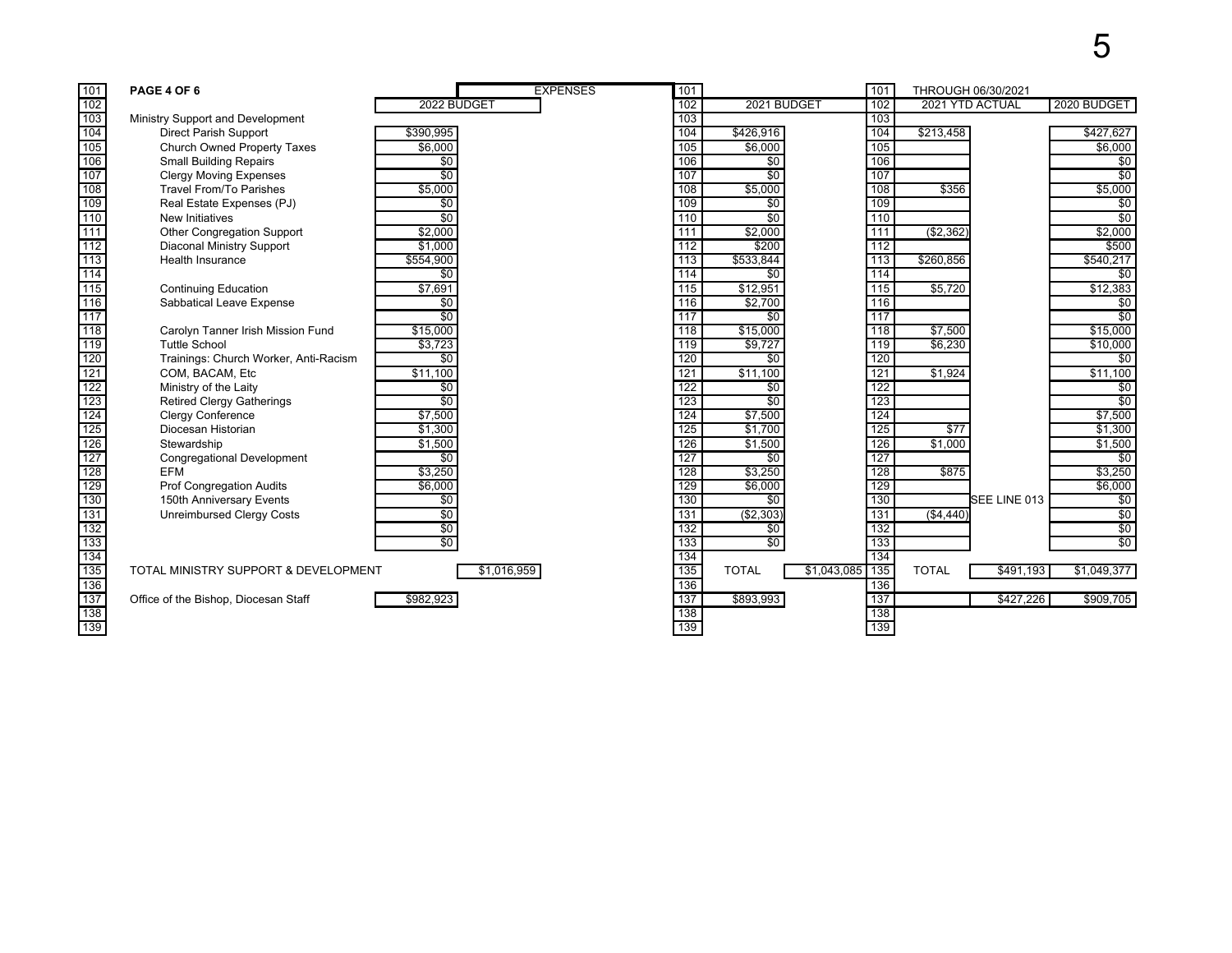## 

| 140               | PAGE 5 OF 6                           |                 |          | <b>EXPENSES</b> | 140              |                 |          | 140              |                 | THROUGH 06/30/2021 |                 |
|-------------------|---------------------------------------|-----------------|----------|-----------------|------------------|-----------------|----------|------------------|-----------------|--------------------|-----------------|
| 141               |                                       | 2022 BUDGET     |          |                 | 141              | 2021 BUDGET     |          | 141              | 2021 YTD ACTUAL |                    | 2020 BUDGET     |
| $\overline{142}$  | Finance                               |                 |          |                 | 142              |                 |          | 142              |                 |                    |                 |
| 143               | <b>Other Finance Expense</b>          |                 |          |                 | 143              | \$27,900        |          | 143              | \$9,644         |                    |                 |
| $\overline{144}$  | <b>Audit &amp; Actuarial Services</b> | \$29,000        |          |                 | 144              | \$29,000        |          | 144              | \$15,500        |                    | \$29,000        |
| 145               | Travel & Conference                   | \$3,500         |          |                 | $\frac{145}{2}$  | \$3,500         |          | $\frac{145}{2}$  |                 |                    | \$3,500         |
| $\overline{146}$  | Print-Copy-Supply                     | \$0             |          |                 | 146              |                 |          | 146              |                 |                    | \$100           |
| $\overline{147}$  | Hospitality                           | \$300           |          |                 | 147              | \$600           |          | 147              |                 |                    | \$500           |
| 148               | Fees, Licenses, Publications          | \$1,630         |          |                 | 148              | \$1,500         |          | $\overline{148}$ | \$6,342         |                    | \$1,500         |
| 149               | Software, Mtc, Support                | \$30,900        |          |                 | 149              |                 |          | 149              |                 |                    | \$18,401        |
| 150               | <b>TOTAL FINANCE</b>                  |                 | \$65,330 |                 | 150              |                 | \$62,500 | 150              |                 | \$31,487           | \$53,001        |
| $\overline{151}$  |                                       |                 |          |                 | 151              |                 |          | 151              |                 |                    |                 |
| 152               | Communications                        |                 |          |                 | 152              |                 |          | 152              |                 |                    |                 |
| 153               | <b>INCOME</b>                         | (\$22,000)      |          |                 | 153              |                 |          | 153              |                 |                    | (\$50,000)      |
| 154               | Broadband, Web, Video                 | \$10,000        |          |                 | $\overline{154}$ | \$24,000        |          | 154              | \$9,450         |                    | \$4,500         |
| 155               | Outsourced                            | \$10,000        |          |                 | 155              |                 |          | 155              |                 |                    | \$10,000        |
| $\overline{156}$  | Computer                              | \$2,000         |          |                 | 156              | \$3,000         |          | 156              | \$2,392         |                    | \$3,000         |
| 157               | Travel & Conference                   | \$4,000         |          |                 | 157              | \$3,800         |          | 157              | $($ \$378)      |                    | \$3,000         |
| 158               | Supplies                              | \$2,000         |          |                 | 158              |                 |          | 158              |                 |                    | \$6,000         |
| 159               | E Subscriptions                       | \$3.000         |          |                 | 159              |                 |          | 159              | \$336           |                    | \$1,500         |
| 160               | Depreciation                          | \$0             |          |                 | 160              |                 |          | 160              |                 |                    | \$0             |
| 161               | <b>Other Communications</b>           | $\overline{50}$ |          |                 | 161              | (\$20,303)      |          | 161              | \$986           |                    | $\overline{50}$ |
| 162               | Licenses - Fees                       | $\overline{50}$ |          |                 | 162              |                 |          | 162              |                 |                    | $\sqrt{6}$      |
| 163               | Hospitality                           | $\overline{50}$ |          |                 | 163              |                 |          | 163              |                 |                    | $\overline{30}$ |
| 164               | Print and Copy                        | \$400           |          |                 | 164              | \$200           |          | 164              |                 |                    | \$350           |
| 165               | Miscellaneous                         | \$250           |          |                 | 165              |                 |          | 165              |                 |                    | $\overline{50}$ |
| 166               | Dues                                  | \$650           |          |                 | 166              | $\overline{50}$ |          | 166              |                 |                    | \$650           |
| 167               | <b>Professional Fees</b>              | \$4,000         |          |                 | 167              | $\overline{50}$ |          | 167              |                 |                    | \$4,000         |
| 168               | TOTAL COMMUNICATIONS                  |                 | \$14,300 |                 | 168              |                 | \$10,697 | 168              |                 | \$12,786           | (\$17,000)      |
| 169               |                                       |                 |          |                 | 169              |                 |          | 169              |                 |                    |                 |
| 170               | Other Office Operations               |                 |          |                 | $\overline{170}$ |                 |          | $\frac{1}{170}$  |                 |                    |                 |
| $\overline{171}$  | Advertising                           |                 |          |                 | 171              |                 |          | 171              |                 |                    |                 |
| $\overline{172}$  | <b>Bank Charges</b>                   | \$10,000        |          |                 | $\overline{172}$ | \$10,000        |          | $\overline{172}$ | \$3,611         |                    | \$10,000        |
| 173               | Computer                              | $\overline{50}$ |          |                 | 173              | \$20,000        |          | 173              | \$9,821         |                    | \$5,000         |
| 174               | <b>ECCU Clergy Discretionary</b>      | \$1,500         |          |                 | 174              |                 |          | 174              |                 |                    | \$1,500         |
| $\overline{175}$  | Dues & Memberships                    | \$1,000         |          |                 | $\overline{175}$ | \$1,000         |          | $\overline{175}$ | \$565           |                    | \$1,000         |
| 176               | Furniture & Equipment Purchases       | \$3,000         |          |                 | 176              | \$3,000         |          | 176              | \$1.715         |                    | \$3,000         |
| $\overline{177}$  | Gains/Losses                          | \$1,000         |          |                 | 177              | \$1,000         |          | 177              | (\$2,708)       |                    | \$1,000         |
| 178               | Hospitality                           | \$7,500         |          |                 | 178              | \$7,500         |          | 178              | \$471           |                    | \$7,500         |
| $\frac{1}{179}$   | Insurance                             | \$200           |          |                 | 179              | \$200           |          | 179              |                 |                    | \$200           |
| 180               | <b>Legal Expenses</b>                 | \$96,000        |          |                 | 180              | \$96,000        |          | 180              | \$48,000        |                    | \$96,000        |
| 181               | Licenses - Fees                       |                 |          |                 | 181              |                 |          | 181              | \$2,731         |                    |                 |
| $\frac{182}{183}$ |                                       |                 |          |                 | 182              |                 |          | 182              |                 |                    |                 |
|                   |                                       |                 |          |                 | 183              |                 |          | 183              |                 |                    |                 |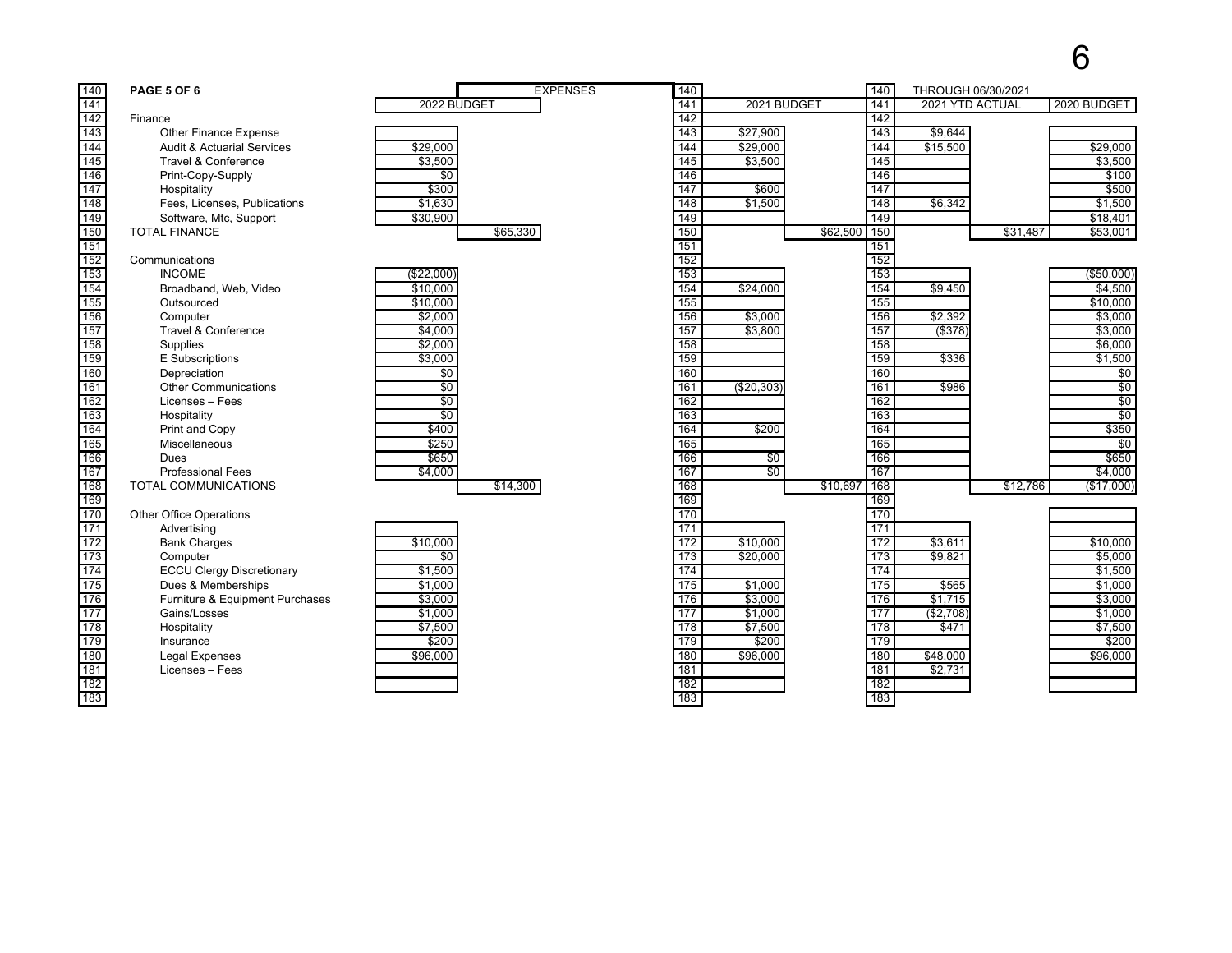# 

| 184               | PAGE 6 OF 6                         |             | <b>EXPENSES</b> | 184              |             | 184                | THROUGH 06/30/2021 |             |             |
|-------------------|-------------------------------------|-------------|-----------------|------------------|-------------|--------------------|--------------------|-------------|-------------|
| $\frac{185}{185}$ | Other Office Operations (continued) | 2022 BUDGET |                 | 185              | 2021 BUDGET | 185                | 2021 YTD ACTUAL    |             | 2020 BUDGET |
| 186               | Meetings & Workshops                | \$2,200     |                 | 186              | \$2,200     | 186                | \$150              |             | \$2,200     |
| 187               | Miscellaneous                       | \$500       |                 | 187              | \$500       | 187                |                    |             | \$500       |
| 188               | <b>Other Personnel Expenses</b>     | \$6,000     |                 | 188              | \$6,000     | 188                | \$113              |             | \$6,000     |
| 189               | Postage & Shipping                  | \$1,900     |                 | 189              | \$1,900     | 189                | \$379              |             | \$1,900     |
| $\frac{190}{191}$ | Printing & Copying                  | \$2,500     |                 | 190              | \$2,500     | 190                |                    |             | \$2,500     |
|                   | <b>Reimbursed Costs</b>             | (\$3,000)   |                 | 191              | (\$3,000)   | 191                |                    |             | (\$3,000)   |
| 192               | Repairs and Maintenance             | \$2,500     |                 | 192              | \$2,500     | 192                | \$287              |             | \$2,500     |
| 193               | Subscriptions & Publications        | \$500       |                 | 193              | \$500       | 193                |                    |             | \$500       |
| 194               | Supplies                            | \$10,000    |                 | 194              | \$10,000    | 194                | \$1,338            |             | \$10,000    |
| 195               | Internet & IT (Strong)              | \$12,000    |                 | 195              | \$9,000     | 195                | \$1,441            |             | \$15,000    |
| 196               | Travel                              | \$18,000    |                 | 196              | \$19,610    | 196                | \$3                |             | \$18,000    |
| 197               | Conferences - Seminars              |             |                 | 197              | \$390       | 197                |                    |             |             |
| 198               |                                     | \$0         |                 | 198              | \$0         | 198                |                    |             | \$0         |
| 199               |                                     | \$0         |                 | 199              | \$0         | 199                |                    |             | \$0         |
| 200               | TOTAL OFFICE OPERATIONS             | \$173,300   |                 | 200              |             | \$190,800 200      |                    | \$67,915    | \$181,300   |
| $\overline{201}$  |                                     |             |                 | 201              |             | 201                |                    |             |             |
|                   | 202 TOTAL EXPENSES                  | \$3,650,850 |                 | $\overline{202}$ |             | \$3,680,177<br>202 |                    | \$1,818,707 | \$3,663,916 |
| $\overline{203}$  |                                     |             |                 | $\overline{203}$ |             | 203                |                    |             |             |
|                   | 204 INCOME LESS OPERATING EXPENSES  | (\$180,715) |                 | 204              |             | $($106,944)$ 204   |                    | \$197,289   | (50)        |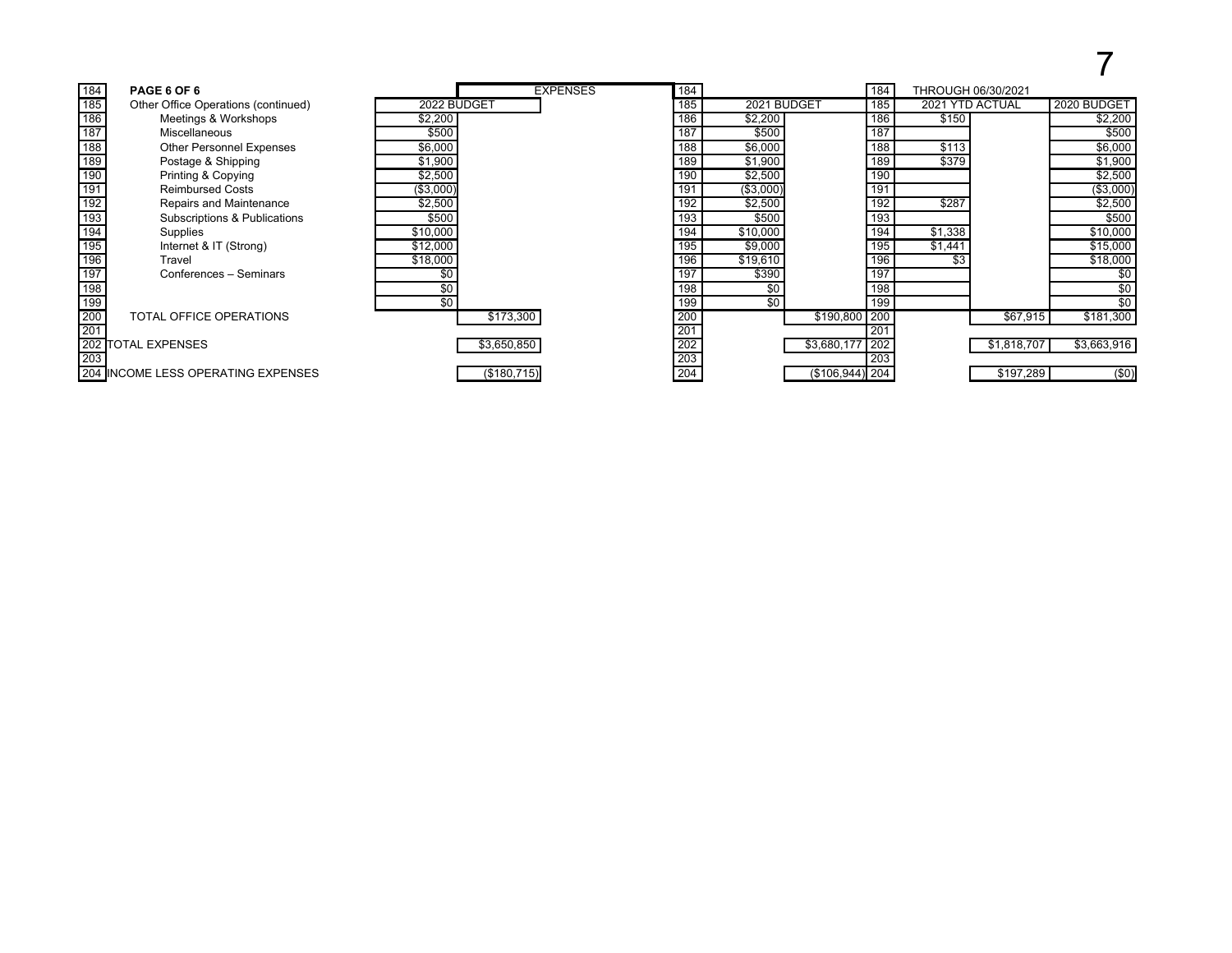#### 2022 CONGREGATIONAL GRANT WORKSHEET

#### Final Approved by Diocesan Council 11-20-2021

| DIOCESAN MINISTRIES AND MISSIONS       |                      | <b>REQUESTED</b> | CHANGE           | CHANGE            | <b>GRANT COMM</b> |                  |           |
|----------------------------------------|----------------------|------------------|------------------|-------------------|-------------------|------------------|-----------|
| NATIVE AMERICAN MINISTRY               | 2019                 | 2020             | 2021             | 2022              | <b>FROM 2021</b>  | <b>FROM 2019</b> | 2022      |
| St. Elizabeth's<br>$\mathbf{1}$        | \$122,713            | \$122,713        | \$122,713        | \$122,713         | $0.00\%$          | 0.00%            | \$122,713 |
| 2 Holy Spirit                          | \$75,766             | \$68,190         | \$68,190         | \$65,130          | $-4.04%$          | $-14.04%$        | \$65,130  |
| <b>Youth Formation Acitvities</b>      | \$3,000              | \$3,000          | \$3,000          | \$3,000           | 0.00%             | 0.00%            | \$3,000   |
| TOTAL NATIVE AMERICAN MINISTRY         | \$201,479            | \$193,903        | \$193,903        | \$190,843         | $-1.52%$          | $-5.28%$         | \$190,843 |
|                                        |                      |                  |                  |                   |                   |                  |           |
| <b>LATINO MINISTRY</b>                 |                      |                  |                  |                   |                   |                  |           |
| <b>Latino Ministries</b>               | \$86,422             | \$86,422         | \$86,422         | \$83,376          | $-3.52%$          | $-3.52%$         | \$83,376  |
| 3 San Estaban - St. Stephens           | \$74,602             | \$74,602         | \$74,602         | \$67,648          | $-9.32%$          | $-9.32%$         | \$67,648  |
| San Francisco (Closed)                 | \$21,350             | \$0              | \$0              | \$0               | 0.00%             | $-100.00\%$      | \$0       |
| Support for Facilities - San Esteban   | \$9,000              | \$9,000          | \$9,000          | \$9,000           | 0.00%             | 0.00%            | \$9,000   |
| Support for Facilities - San Francisco | \$9,000              | \$9,000          | \$0              | \$0               | $0.00\%$          | $-100.00\%$      | \$0       |
| Support for Facilities - Buen Pastore  | \$9,000              | \$9,000          | \$9,000          | \$9,000           |                   |                  | \$9,000   |
| TOTAL LATINO MINISTRY                  | \$209,374            | \$188,024        | \$179,024        | \$169,024         | $-4.78%$          | $-19.27%$        | \$169,024 |
|                                        |                      |                  |                  |                   |                   |                  |           |
| SUDANESE COMMUNITY MINISTRY            | 2019                 | 2020             | 2021             | 2022              |                   |                  | 2022      |
| 4 Sudanese Community MINISTRY          | \$71,422             | \$71,422         | \$76,422         | \$81,422          | 7.00%             | 14.00%           | \$81,422  |
| Support for Facilities - Other         | \$9,000              | \$0              | \$9,000          | \$9,000           |                   |                  | \$9,000   |
| TOTAL SUDANESE MINISTRY                | \$80,422             | \$71,422         | \$85,422         | \$90,422          |                   |                  | \$90,422  |
|                                        |                      |                  |                  |                   |                   |                  |           |
| OTHER CONGREGATIONS                    |                      |                  |                  |                   |                   |                  |           |
| 6<br>Ascension - St. Matthews          | \$51,561             | \$46,561         | \$46,561         | \$46,561          | 0.00%             | $-9.70%$         | \$46,561  |
| $\overline{7}$<br>Grace                | \$6,920              | \$2,500          | \$2,500          | \$2,500           | 0.00%             | $-63.87%$        | \$2,500   |
| 8<br>Resurrection                      | \$46,553             | \$42,000         | \$42,000         | \$42,000          | 0.00%             | $-9.78%$         | \$42,000  |
| St. David<br>9                         | \$29,190             | \$28,320         | \$28,320         | \$28,320          | 0.00%             | $-2.98%$         | \$28,320  |
| 10 St. Francis                         | \$27,539             | \$26,000         | \$26,000         | \$17,500          | $-30.87%$         | $-36.45%$        | \$17,500  |
| 11 St. John                            | \$41,174             | \$35,700         | \$35,700         | \$35,700          | $0.00\%$          | $-13.29%$        | \$35,700  |
| 12 St. Jude                            | $\overline{$}31,952$ | \$28,757         | \$28,757         | \$27,894          | $-2.70%$          | $-12.70%$        | \$27,894  |
| 13 St. Mary                            | \$54,900             | \$52,155         | \$52,155         | \$52,155          | 0.00%             | $-5.00%$         | \$52,155  |
| 14 St. Michael                         | \$32,042             | \$32,042         | \$32,042         | \$32,042          | 0.00%             | 0.00%            | \$10,000  |
| 15 St. Paul (V)                        | \$46,586             | \$47,581         | \$47,581         | \$43,065          | $-9.69%$          | $-7.56%$         | \$43,065  |
| 16 St. Peter                           | \$40,342             | \$50,300         | \$50,300         | \$50,300          | 0.00%             | 24.68%           | \$50,300  |
| St. Stephen                            | \$35,711             | \$35,000         | \$35,000         | \$35,000          | 0.00%             | $-68.27%$        | \$35,000  |
|                                        |                      |                  |                  |                   |                   |                  |           |
| TOTAL THIS SECTION                     | \$444,470            | \$426,916        | $\sqrt{426,916}$ | $\sqrt{$413,037}$ | $-3.12%$          | $-7.07%$         | \$390,995 |
|                                        |                      |                  |                  |                   |                   |                  |           |
|                                        |                      |                  |                  |                   |                   |                  |           |
| <b>GRAND TOTAL</b>                     | \$935,745            | \$880,265        | \$885,265        | \$863,326         | $-2.34%$          | $-7.74%$         | \$841,284 |

 $\overline{\phantom{a}}$